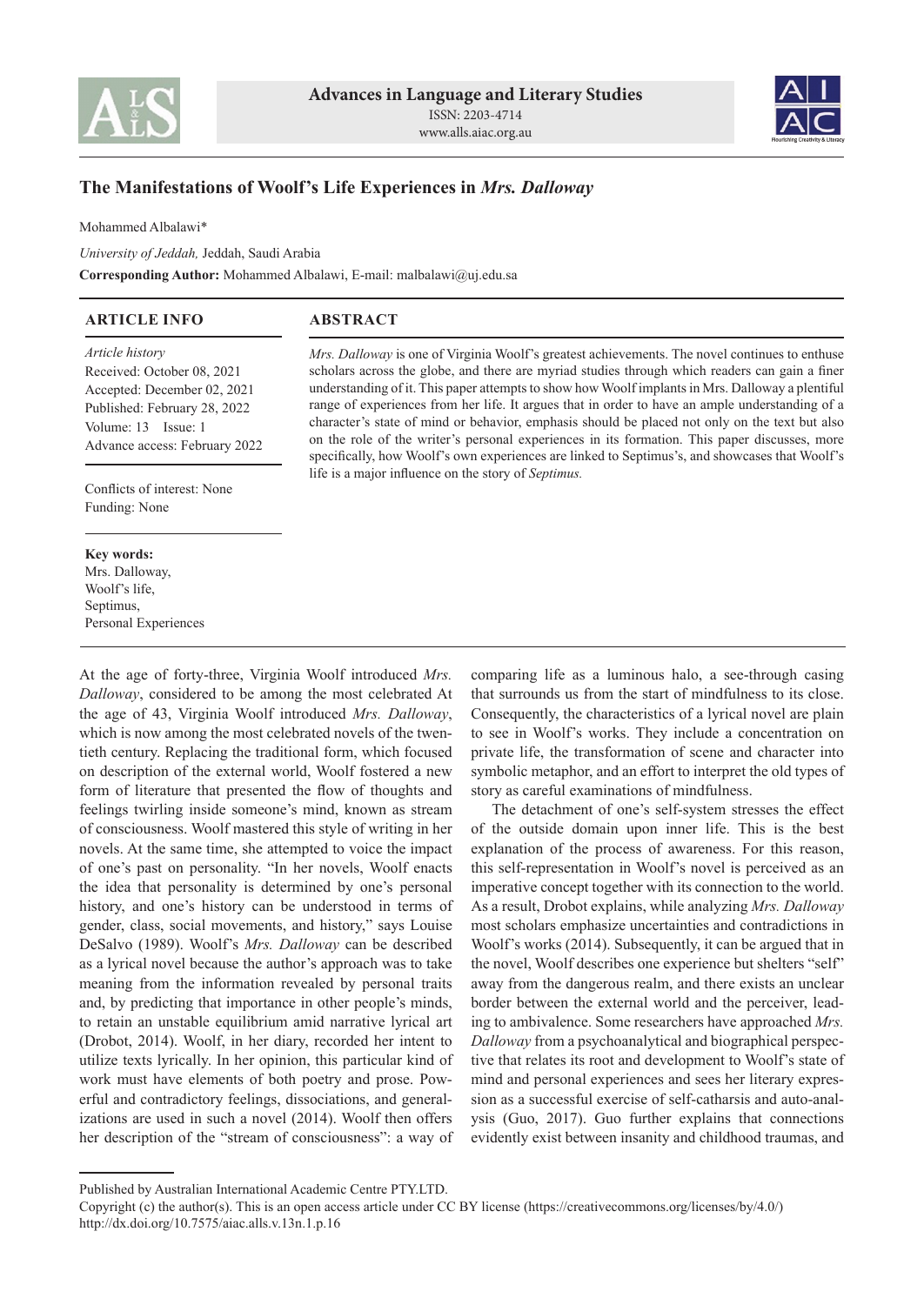between sensibility and insanity, and additionally endorses Woolf's alchemical determination and hard work, which empower her to change the material of madness into the material of art instead of leaving her in senseless dreams and ambivalent from reality (2017). Other scholars such as Vieco view *Mrs. Dalloway* as a social and historical commentary (2020). At the time the novel is set, the formerly powerful British Empire writhes, suffering the painful destruction of World War I, with its values and institutions crumbling. As a result, communication is challenged between people who seek to uphold traditional English society and those who yearn for continued transformation, such as Elizabeth, who is offered the chance to enjoy equal rights with men and the liberty to choose her professional path (Vieco, 2020).

Woolf's life and works have been extensively examined, not to mention her diaries and a stream of letters that paved the way for scholars to identify her experiences. Julia Briggs states that Woolf had a diary in which she "recorded key moments in the genesis of her fictions, providing an outline history of how they came into being ..." (2005). Woolf's diary sometimes records the genesis of her ideas and sometimes tells us of her experiences as they relate to her fiction. Hence, employing Woolf's personal life in the interpretation of her works can add more depth to the perception of her novels. In her diary entries regarding *Mrs. Dalloway*, her fourth novel, whose birth was twenty years earlier as a plan for a play, Woolf identified the reason for writing it, explored the formation of the characters, and presented her perspectives. According to Briggs, "Woolf intended her experiment to bring the reader closer to everyday life, in all its confusion, mystery, and uncertainty …" (2005). One of the most interesting and often-studied of Woolf's characters is Septimus in *Mrs. Dalloway*. His trauma has received many critical treatments.

Septimus is a major character in the novel. He is believed to be Woolf's double, even though he did not exist in the first draft (Briggs, 2005). Woolf originally intended Clarissa to commit suicide instead. Moreover, Septimus is not only Woolf's double, but also the protagonist's. Alex Page asserts that "Septimus's character is in all essentials Clarissa's but taken to a deadly extreme" (1961). Although Clarissa does not meet Septimus in reality, she meets him spiritually. For her, he serves as an image with which she remotely connects. Deborah Guth notes, "'This young man' as she calls him, undermining his anonymity, is no more than a symbol, an image of defiance and self-immolation with which she ritually identifies" (1989). This connection is evident in the way Clarissa reacts to his death: "always her body went through it first, when she was told, suddenly, of an accident; her dress flamed, her body burnt" (Woolf, 1925). Clarissa sympathizes physically with Septimus's tragedy. Then she wonders: "but why had he done it?" (1925). Septimus's suffering seems to affect Clarissa both physically and mentally. According to Page, "Clarissa's reaction to the disclosure of his suicide gives us a new view of him … his courage, his defiance … [and] his commitment against human agencies that would 'force his soul' and that have, in part, forced hers" (1961).

The connection between Clarissa and Septimus goes beyond her sympathy for his death. In her investigation of the parallels between colors and characters in *Mrs. Dalloway*, Nathalia Wright argues that Woolf attempts to link Mrs. Dalloway and Septimus with the color yellow (1944). Wright explains that yellow is seen in Mrs. Dalloway's hat and her living room curtains; in Septimus's case, he sees yellow flowers and yellow bananas on the sideboard (1944). Moreover, the two characters are linked with the works of Shakespeare. Both Clarissa and Septimus cite Shakespeare throughout *Mrs. Dalloway*. For example, when Clarissa goes shopping, she reads lines from Cymbeline: "Fear no more the heat o' the sun/nor the furious winter's rages" (qtd. in Woolf, 1925). Septimus quotes these lines as well throughout the novel. Shakespeare is prominently used by only these two characters. It is evident that his works captivated Woolf and her central characters, her doubles. Woolf wrote a letter to her brother in which she declared that she felt "oppressed" by Shakespeare's genius (qtd. in Sawyer, 2009).

Woolf's passion for Shakespeare's writing is very noticeable in *Mrs. Dalloway*. Shakespeare's name is mentioned twenty times in the novel, which shows how much he meant to Woolf. Septimus and Clarissa share an interest in Shakespeare. Before the war, Septimus loved a woman, Miss Isabel Pole, who taught him about Shakespeare (Woolf, 1925). Although Clarissa and Septimus do not meet, it is Shakespeare who unites them. In her fifties, Clarissa seeks remedy in Shakespeare by coming to understand the connotations of his lines as the events of her life develop. In her diary, Woolf writes, "Why is poetry an elderly taste? When I was 20 … I could not for the life of me read Shakespeare for pleasure; now it lights me …" (Kopley, 2020). This quote shows Woolf's clear admiration for Shakespeare.

While Clarissa is seen as Septimus's double, Septimus's traumas in the novel are closely analogous to Woolf's reallife experiences (Batchelor, 1991). On the surface, Septimus appears to be a victim of World War I: he agonizes over the tragic death of his friend Evans. He suffers from shell shock that has isolated him from the physical world, leading him to struggle in his inner world. To find a remedy to his suffering, Septimus commits suicide—a heartbreaking escape from his inner problems. Similarly, Woolf herself experienced multiple psychological breakdowns that affected her mental state. According to Stephanie Forward, "there were five major bouts of debilitating physical illness and nervous breakdown" (2008). Woolf "made two suicide attempts, one by jumping from a window in 1904 and one by taking an overdose of veronal in 1913" (Batchelor, 1991). She drowned herself in 1941 in her third attempt. Woolf's first suicide attempt is similar to Septimus's. Hence, it appears that Woolf's experience influenced her representation of Septimus's death.

The trauma of the war that affected Septimus also had its impact on Woolf as she writes, "its life itself, I think sometimes, for us in our generation so tragic—no newspaper placard without its shriek of agony from someone…Unhappiness is everywhere; just beyond the door; or stupidity which is worse" (Bell, 1978). Woolf's words show how the war changed the perception of life for the worse. It was clear misery to Woolf. Similarly, Septimus was not able to enjoy life after the war. He could not love his wife or put up with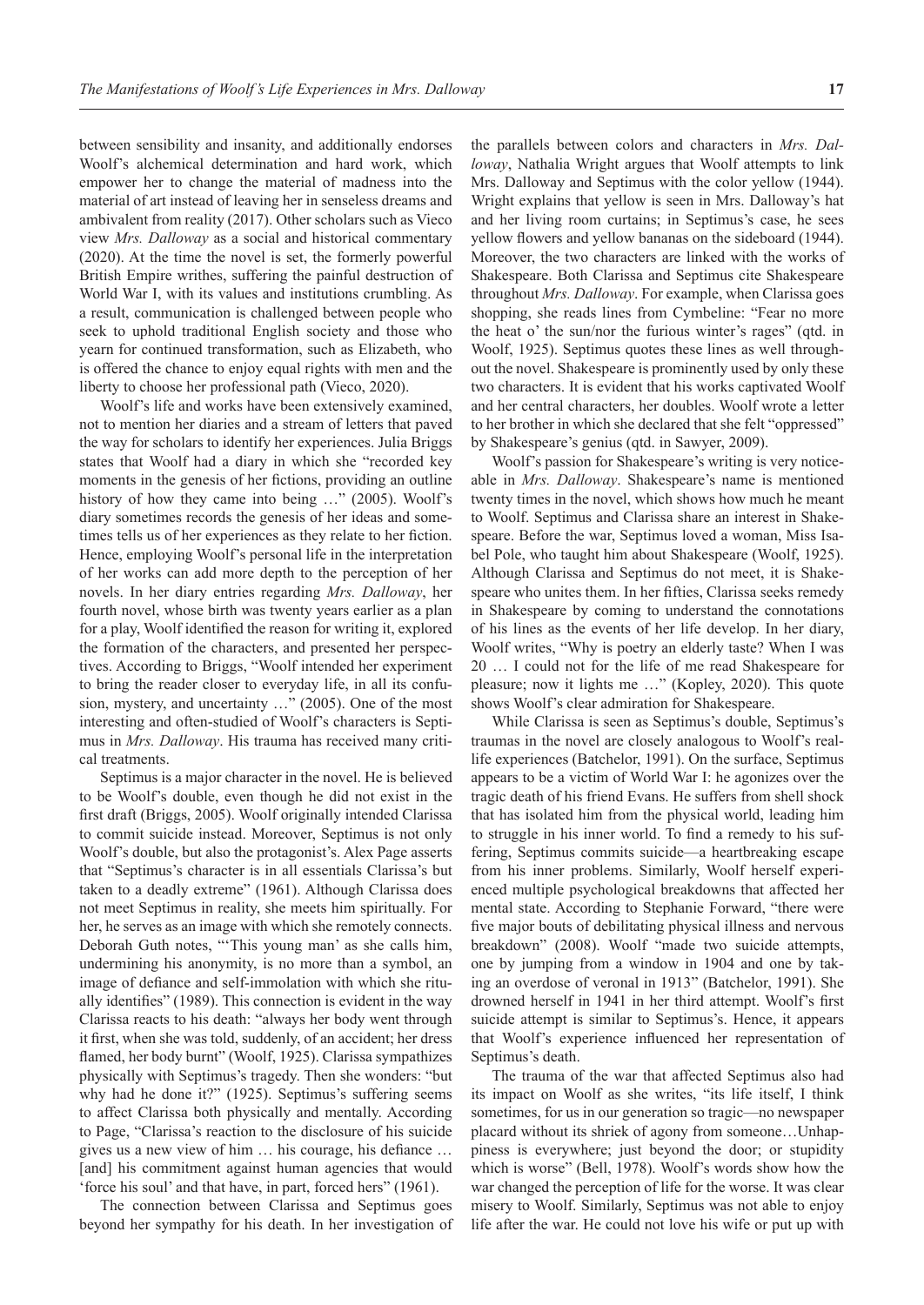the idea of having children. Life was joyless for him. Qiuxia Li notes that for Septimus, "this world seemed to be an evil place, which caused despair" (2017). Septimus was always frightened. The incident where a car backfired along a busy London street caused Septimus to panic. He thinks that the huge noise is a whipping sound: "the world has raised its whip. Where will it descend?" (Woolf, 1925). Moreover, Septimus believes that he is "rooted to the pavement;" he is a "tree blocking the way" (1925). This severely traumatized man appears alienated. Woolf's representation of the disillusionment and confusion that result from the war trauma is characterized in the way Septimus rigorously suffers. As a result, he loses faith in the system. Woolf writes, "the War had taught him. It was sublime. He had gone through the whole show, friendship, European War, death, had won promotion… He was right there. The last shells missed him. He watched them explode with indifference" (Woolf, 1925). Septimus's trauma that leads to his demise is the result of the failure of the system. He was not able to find meaning in his experiences and suffering. The society, whom Dr. Bradshaw epitomizes, resorts to rest cure to marginalize Septimus who after frustration repeatedly declares, "I will kill myself" (Woolf, 1925). Woolf uses Septimus "to criticize the social system and show it at work, at its most intense" (Woolf, 1980). It is clear that the system has failed him. The rest cure that Bradshaw proposes for Septimus is the system's way to hide veterans and their traumas from society and thus have their experiences silenced. Given how Septimus's trauma is not communicated to those in power, Woolf explicitly showcases Septimus as a person unable to cope with his post-war life.

It is not only Septimus's death that is drawn from Woolf's personal life: his hallucination embodies an experience of Woolf's as well. Hearing the birds singing in Greek is another manifestation in *Mrs. Dalloway* of the application of the author's experiences. Woolf splendidly portrays this in her narration of Septimus:

He waited. He listened. A sparrow perched on the railing opposite chirped Septimus, Septimus, four or five times over and went on, drawing its notes out, to sing freshly and piercingly in Greek words how there is no crime and, joined by another sparrow, they sang in voices prolonged and piercing in Greek words, from trees in the meadow of life beyond a river where the dead walk, how there is no death. (Woolf, 1925)

Woolf encountered a similar problem when she experienced a vivid hallucination after her mother died in 1895, resulting in her first mental breakdown. The hallucination consisted of "displaced and invasive voices that most captured her imagination and aroused her fear" (Roe & Sellers, 2000). Through the representation of Septimus's mental illness, and despite its different causes, Woolf shares her lived experience with her own mental illness, which was also appalling. Courtney Mauck writes, "mental illness was something that ran in Woolf's family, and the sufferings of her father had a great influence both on her diagnosis of herself and as a root cause of her disorder" (2016). Septimus, like Woolf, suffers immensely and, like Woolf, he has no proper help (2016). Woolf was diagnosed with manic-depressive

disorder, which causes a person to have mania and episodes of depression (Caramagno, 1988). In the case of Septimus, Jean Thomson asserts that Woolf planted her own experiences with mania and depression, "giving authenticity" to the shattered Septimus (2004). Septimus's "constant battle between manic hallucinations and depressing reality—are not much different from what Woolf had undergone herself" (Mauck, 2016).

It should be noted that the character of Septimus was difficult for Woolf to create, because Woolf's life was filled with difficulties and struggles. Briggs explores Woolf's problem with describing Septimus: "Woolf's manuscript notebooks are full of deletions and insertions. She rewrote whole paragraphs and sequences, end on end, sometimes several times, but this is particularly true of scenes with Septimus, which gave her real difficulty" (2005). The story of Septimus is not the core of *Mrs. Dalloway*; however, it constitutes a major pattern in the book, "a pattern of selected human experiences whose relation to one another is emotional rather than logical" (Bennett, 1964). Woolf uses Septimus not only as a victim of war, but also as a window through which readers see Woolf's experiences. Steve Ellis claims that Septimus has a "broader function in the novel for Woolf that draws on the experience of her youthful illnesses and lessons" (2012). The tragic loss of Evans is Septimus's trauma, and changes him entirely. As for Woolf, from the loss of her mother to the death of her father, it is difficult to identify one single trauma that led her to drown herself. Nevertheless, the sexual abuse she suffered as a child had an immense impact on her and haunted her constantly. Woolf's half brothers sexually molested her when she was very young. This incident left a tremendous mark on her life. In her book *Virginia Woolf: The Impact of Childhood Sexual Abuse on Her Life and Work*, Louise DeSalvo claims that Woolf's suicidal tendencies were a result of her sexual abuse (1989). Furthermore, DeSalvo states that Woolf left abundant sources in which she outlined her thoughts about this trauma: "she left, at her death, diaries, memoirs, letters, notebooks, notes, which document the trauma that she endured as a child and how she coped with it, reacted to it, and understood it" (1989). Both Woolf and Septimus experienced great losses: Septimus lost his friend Evans tragically in the war while Woolf catastrophically lost her childhood innocence.

The narrative of *Mrs. Dalloway* presents historical moments that explore the characters' tendencies to think about their pasts. In *Mrs. Dalloway*, Woolf forsakes the "conventional narrative unit, the chapter" (Dick, 1989) where the reader becomes "the medium of connection" (Beer 1996). The retrospective moments in the novel come from Woolf's past. Thus, through the character of Septimus, readers are exposed to a wide range of views. Furthermore, some critics interpret Septimus without taking into account Woolf's life. For example, Septimus is seen as a man who "haunts an absolute world, bare of locality except for the dead places of the war" (Beer, 1996). To many readers, Septimus is a person who suffers from shell shock, a person who experiences the trauma of the war. Yet Woolf does not consider shell shock a major symptom for Septimus. Ellis states that Woolf "makes no reference to shell shock and suggests that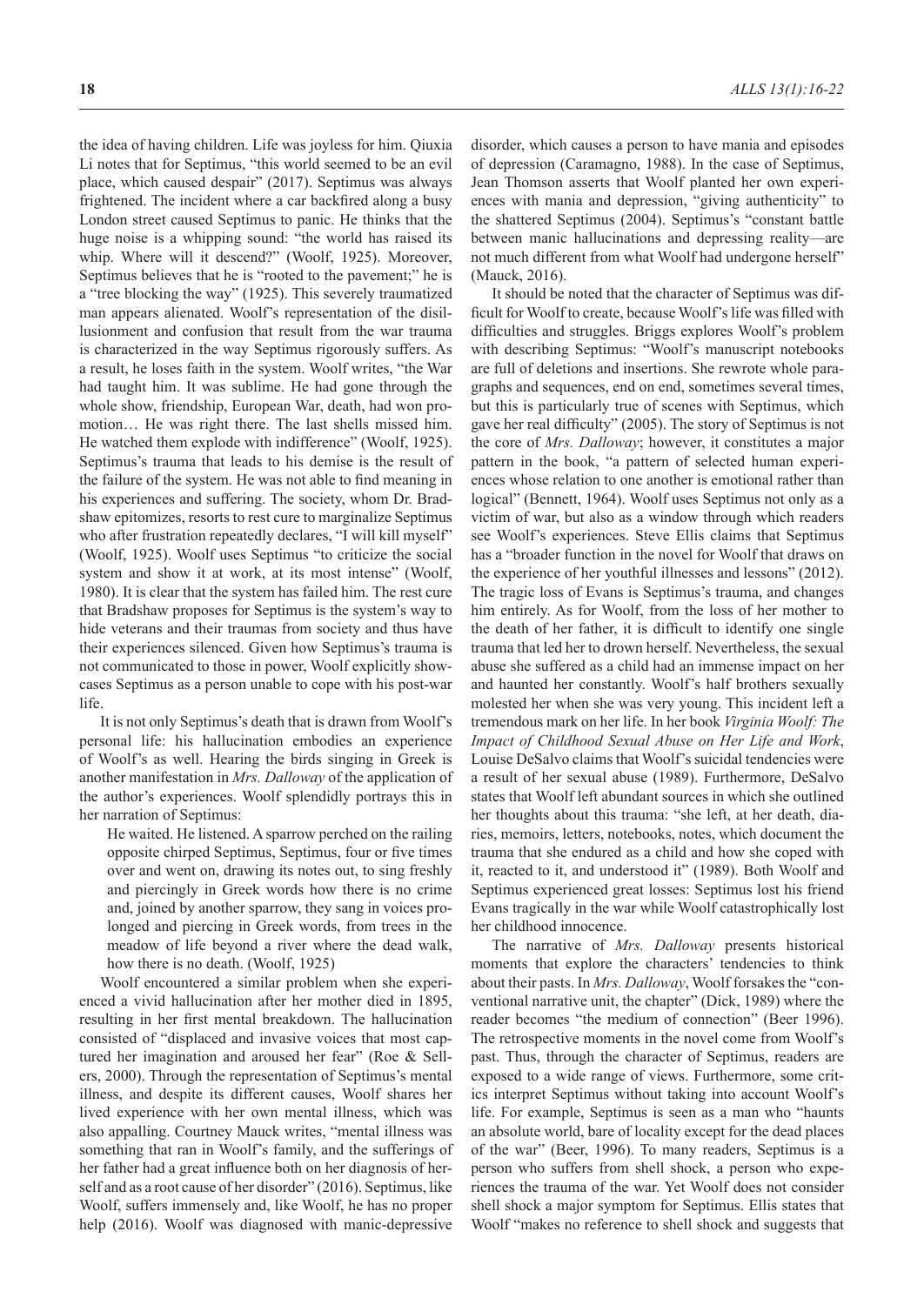Septimus's prime polemical function in the novel is to voice Woolf's hatred and distrust of the male medical establishment" (2012).

Another powerful force upon Woolf's creation was her reaction to radical intellectual developments in science and philosophy. The novel truly echoes the rhythmical order that emerges out of the chaos of life as perceived by the people against an enforced system of command—the social pyramid. Therefore, Woolf diverges from traditional linear narrative, and elects to employ a fragmented narrative and non-linear, fluid syntax. *Mrs. Dalloway* seemingly follows the timing set by Big Ben when depicting events experienced by an upper-middle-class homemaker on a party day; the reader follows the protagonist's psychological arrangement of time. The novel permits narrative attention to switch between the outside world and the characters' minds constantly. It also switches from one personality to another and from one character's recollection of the past to their expectations of the future and back to the unadorned present. Hence, the plot and account of events that form the basis of the story's indiscernible reality are often recounted more sluggishly than they are when presented by a well-informed raconteur. Therefore, the idea of time in *Mrs. Dalloway* is something of an additional character or narrator in its own right. It demonstrates that Mrs. Dalloway's life connects to Septimus's. Without divisions of chapters, time, signified by clocks, is the controller that organizes events and characters to distinguish present from past, evening from morning. Time acts as a bystander to the characters' nonexistence or reality by continually sustaining the story through deaths and births. Woolf depicts Septimus and Clarissa as being in an opposition of existence/nonexistence that clarifies how the two regard themselves. Through hearing the gongs of Big Ben, the duo observe their reality through linear time. To an extent, the duo are characterized as nonexistent in the present but also existent because they are battling in conflicting ways.

Clarissa strives to live unbound by her past in order to liberate the affliction of her past life and continue to live presently in spite of her age. She observes an old woman living by herself across the street, then views the woman as a promising prospect, which scares her. Consequently, she attempts to focus on existing in each moment. Clarissa views her reflection in the mirror then constructs a whole look. Previously, Clarissa has cited the diamond to represent the adored peck Sally Seton gave her years back. Clarissa attempts to introduce a sense of joy to her current life by viewing herself in the mirror while bringing fragments together. Later, Clarissa sits to mend her evening dress, drawing together the fabric and threads. This repetition of pulling portions together means Clarissa needs to show her reality not only to herself through the mirror but also to the entire world.

Meanwhile, Septimus, as Woolf's double, strives to be nonexistent—to vanish from daily life. However, the author is nervous about dropping his reality of being enthralled by white caps or dying—perhaps in a fire (Vieco, 2020). Septimus feels he cannot execute anything alone, and never wants to be left alone. In reaction to Clarissa's sewing, which anchors her life, Septimus's wife sits by her side

stitching a fedora. Assisted by Septimus, she picks florets, ribbons, and beads as they craft the hat, and even if she cannot sew, she possesses a "magnificent eye" and can imagine the cap before it is done (Eng, 2020). The scenarios can be interpreted as a nod to Septimus's incapability of bringing together the parts of himself. He has a notion of what type of existence he wishes for, but can never accomplish it alone. Since Septimus is unable to define his present reality, he considers nonexistence. The ushering of the hat towards completion signifies such. Guo reasons that Clarissa's ailment is likened to schizophrenia, which both organizes and splits her existence in the realm of ontology from period to period (2017). While Septimus's perception of time has become confused long before, and although he attempts to discover the significance of life through his previous life, his quests to regain that time in his life become futile. Such an argument is very exciting because the different clocks used in *Mrs. Dalloway* support the notion that time alone is mad. The central marker of time in the novel is Big Ben, which often makes people halt and deliberate. Its control and authority offer the dint of presenting time as a physical thing: "the labored circles liquefied in the atmosphere" (Eng, 2020).

Correspondingly, many features of *Mrs. Dalloway* parallel Woolf's life. She was conceived in London and lived there throughout World War I, the story's setting. Woolf's family spent summers in St. Ives, Cornwall, similar to Clarissa's time in Bourton. Woolf also never had faith in Christianity, like Clarissa, who has never believed in God and is concerned her daughter Elizabeth is reading prayer books and even taking communion. Consequently, *Mrs. Dalloway* seems to be largely biographical, although it is founded on a character whose lifestyle is far different to Woolf's. The real-life aspect of the novel that is clearest is Mrs. Dalloway's sexuality. Clarissa marries a man, yet she truly loves a woman, Sally. Woolf had affairs with women throughout her life. This is mentioned because the novel is often depicted as a release for Woolf—a way of saying everything she wished to say without truly saying it (Montashery, 2012). During Woolf's lifetime, any non-heterosexual relationship was frowned upon. Therefore, Woolf was not entirely able to express her love for a woman publicly, but she could do so through her books. Other aspects of Woolf's life were "shameful", but she also included them: elements such as suicidal thoughts and her lack of belief in Christianity. These examples demonstrate that there were aspects that Woolf touched on in her work that she could not share in her everyday life. Woolf kept these thoughts repressed, and clearly *Mrs. Dalloway* was a work in which Woolf released her troubles and experiences.

The aspect of sexuality connects Woolf to Septimus through their feminist–masculinist association. Part of Septimus and Clarissa's problems with fitting in is based on the features of societal gender roles. Emotional women and unemotional men are studied in *Mrs. Dalloway* through these two personalities. Clarissa, as the hero, transforms immediately when she departs from Bourton. Clarissa travels from a safer, "womanly" setting to a place where she can experience homosexual feelings and experiences. As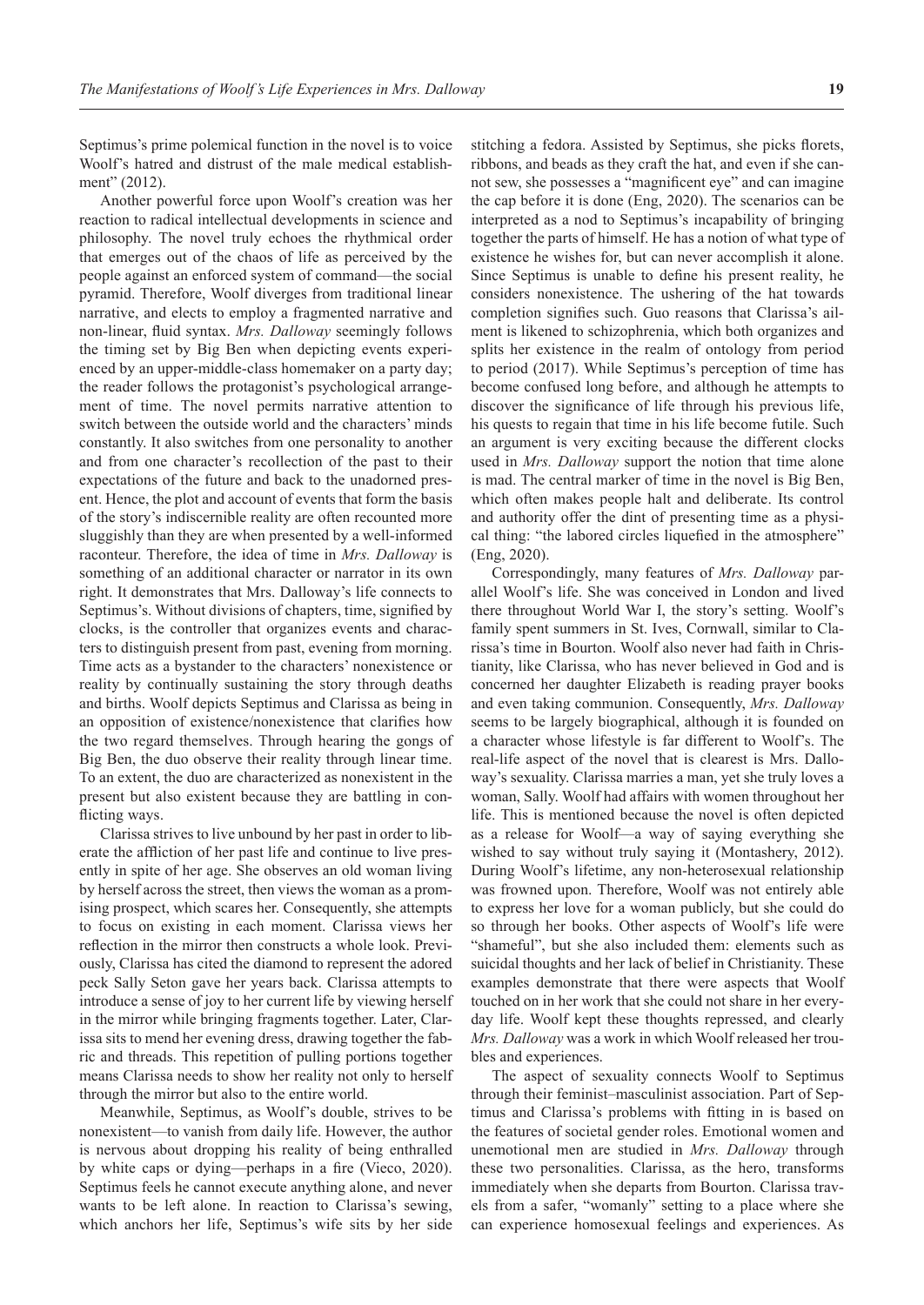a result, she joins a female-dominated space where only homosexuals are acknowledged and different sexual emotions are suppressed. David Eng describes it as "an ardently pre-Oedipal feminine-concentrated ordinary world" contrary to "the heterosexual masculine-subjugated communal realm" (2020). He further explains that a single way of changing from oedipal to pre-oedipal alignment (turning from the mother to the father) could result in a virile intricacy when one clings to the mother rather than shifting to the father (2020). In *Mrs. Dalloway*, when Sally takes the roles of both the mother and the object of affection, Clarissa might feel she is clashing between masculinity and femininity. Clarissa states, "Sally was the one who, for the first time, made me feel how protected life was at Bourton. This meant she was naïve on sex and societal issues" (Woolf, 1925). This implies it is through Sally that Clarissa knows about love, prose, and life. The duo spend time together, conversing on ways of transforming the world. "of course, these were Sally's views, however soon Clarissa became just as pleased … Sally's authority was astonishing, her personality, gift" (Woolf, 1925). Swapping from a maternal setting to a male-controlled culture might have left Clarissa disoriented. Clarissa reflects on her condition and explains her fascination with women as a sensation of "what men felt" (Woolf, 1925). This implies that female attractiveness enchants Clarissa, but at the same time she holds in high esteem stout, influential women who are attracted to political affairs and favor sane behaviors before emotions. For example, Lady Bexborough, who receives a telegram informing her that her son has been killed in the combat, indicates a macho element. (Woolf, 1925). Conversely, Stamatovic and Vesna conclude that love between genders lacks a particular eminence "that only occurs between females," suggesting that womanlike associations are strictly more desired (2018).

Septimus, who also faces the stress of playing a character, is similar to Mrs. Dalloway, who slides between femininity and masculinity due to the changing situations in her life. Septimus's young years were part of a male-dominated society. However, when his professional hopes failed, he was pressured to participate in warfare to attest to his manliness. Whatever he did, he did not expect to feel sexual emotions for Evans, but just friendship. Certainly, Evans, his officer, was attracted to him; they lived as one, fought, quarreled, and shared (Eng, 2020). Sadly, when Evans passed on, Septimus "commended himself upon very reasonably and very little" showing his pride for reacting in a manly way (Vieco, 2020). When he returns to the community after encountering warfare, his feelings are profoundly suppressed—he feels numb. Therefore, he suffers by concealing his actual feelings. In Susan Bennett Smith's words: "Septimus's mysterious homo-erotic emotions for Evans proves it is challenging for him to accept Evans's demise" (2009). For instance, Septimus realizes Rezia has removed her wedding ring as her finger has become too slim. Eng reports that Septimus's response exhibits mixed feelings as he believes in anxiety and liberation (2020). Even though he fears being lonely, he feels a sense of release from the bondage of the pretense of being happy in his marriage. He later confesses to himself that, "he wedded his wife but never loved her, he seduced her, cheated her: irritated Miss Isabel Pole" (Woolf, 1925). The novel indicates that his emotions died with Evans, to whom they belong.

The preceding paragraphs show that both Septimus and Clarissa live in secure but seemingly sexless marriages to keep up appearances, yet they are secretly mourning their deceased treasured ones, even if their manner of mourning differs: female mourning is portrayed as often too emotive and male mourning as too lucid. In this light, Clarissa is described as a rational mourner because she tries to be calm and upright each time. Vieco believes she has matured and become tough, and recalls, "there was often a cold aspect in Clarissa" (2020). In contrast, Septimus is emotional, discouraged, and no longer cares about rationality the way he did when Evans passed on. Presently he mourns perhaps for beauty or sorrow, and for his wife, Rezia, this is the most fearful situation: to see Septimus, a man who has fought in war and was fearless, crying (Eng, 2020). Septimus loses his manliness by becoming shell-shocked; he has failed to behave in the manner society expects of him. Consequently, the question arises whether Septimus becomes feminine through his sobbing and is excused from becoming a recognized griever by his gender (Griesinger, 2015). Hence, one can argue that Septimus and Clarissa are both womanly roles, as they are both oppressed by masculine-dominated structures. Additionally, one can claim that they are both womanlike in various ways. First, Septimus is categorized as female due to this grieving, whereas Clarissa is compelled to play a character, but she never feels entirely feminine. This implies that the duo are forced to suppress their homosexuality and present as on the threshold of androgyny instead of being part of a single gender.

For this reason, Iraj Montashery proposes that Woolf attempts to construct an androgynous model by allowing Septimus and Clarissa's language to shift between poetry and prose. These two forms are thought to illustrate the feminine and the masculine, respectively (2012). Montashery explains this by providing case points from the Lacanian model of semiotic and symbolic language within the story. Put simply, the semiotic and symbolic are more lyrical, vividly characterized by metaphors and imagery. However, because Septimus and Clarissa use both forms, the effort to gender characters via language is futile. It appears that Woolf wishes to erase the antagonism between masculine and feminine, or to somehow interrogate their hierarchal ranking by ensuring both Septimus and Clarissa are unaware of their sexual roles. In other words, Woolf intended to deliberate on her personal situation as a married woman attracted to other women in the early  $20<sup>th</sup>$  century, conveying female experiences through her works.

Montashery, however, maintains that Woolf is never, as most critics consider her, a feminist author and declares that Woolf's usage of androgyny, "which is full command and balance of an emotional range that encompasses both female and male qualities," is an escape from the author's agonizing femininity because androgyny is a type of subjugation (2012). In Woolf's essay A Room of One's Own, Montashery argues, it is dangerous for authors to perceive their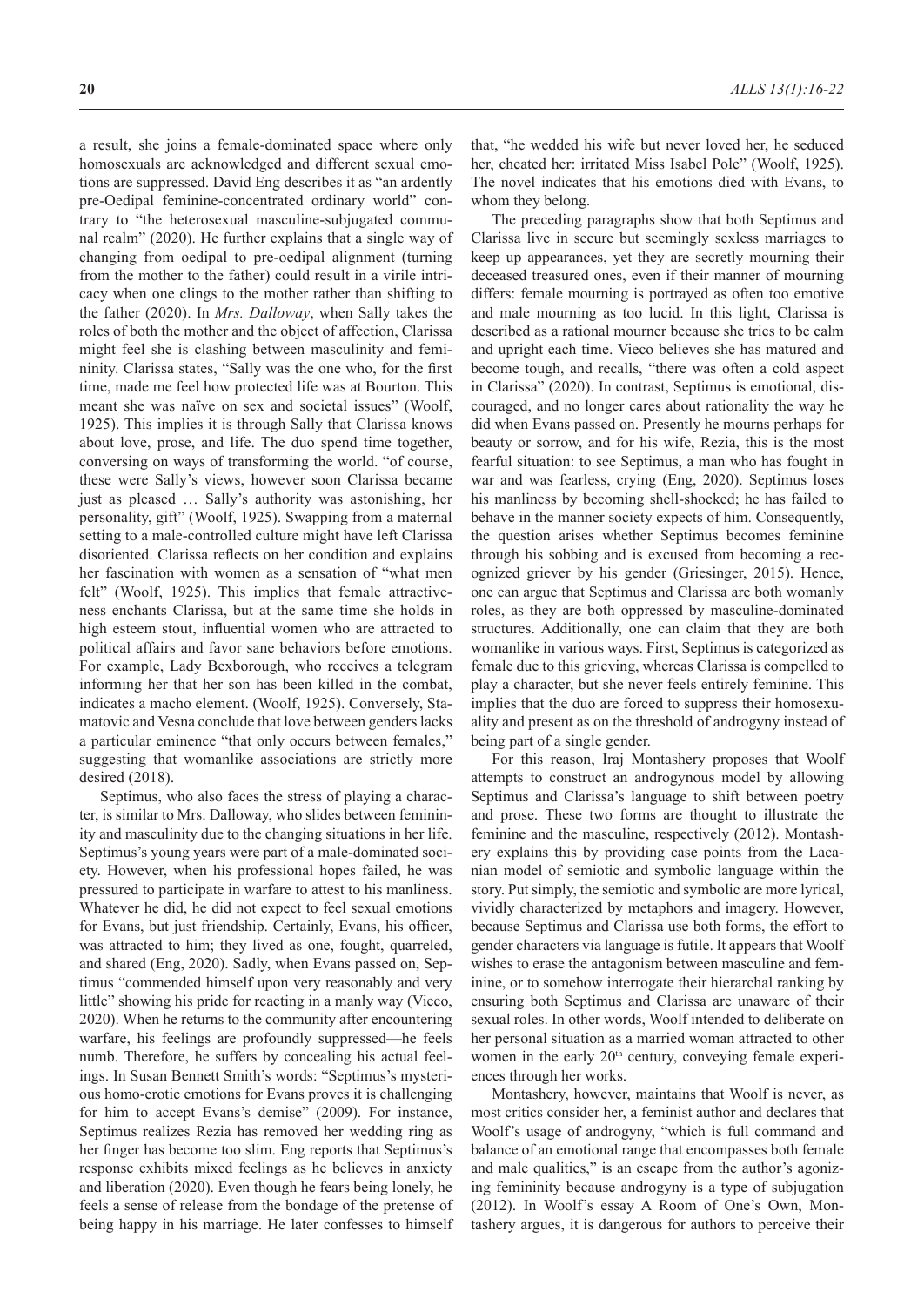gender "as woman or man, simple and pure" (2012). Rather, they should be "man-womanly or woman-manly" (2012). Therefore, Woolf did not express women's experiences, as she tried to write in a genderless way. Woolf also failed in writing about women belonging to a different social class than hers, meaning she was unaware of their experiences. However, Septimus and Clarissa echo Woolf's personal life experience: with muddled gender roles and Clarissa's social order, she openly describes her personal experiences. Emily Griesinger rebelliously explains that Woolf, rather than running away from gender identities, negates them as she observes them for what they are (2015). Griesinger further affirms that Woolf realizes the objective of the feminist fight is "to critique the demise-dealing dual antagonisms of feminism and masculinity" (2015). The novel then disproves "the antagonism of woman/man as a disagreement" (Guo, 2017). In summary, Woolf's work is applicable for a feminist reading, and it can be argued that through Septimus and Clarissa's deconstructions of their genders in *Mrs. Dalloway*, combined with the personal experiences outlined above, Woolf is far more than a feminist attempting to offer novel viewpoints on masculinity and femininity in connection to society and homosexuality.

Woolf had doubts over whether or not reviewers or readers would interpret her work the way she intended whether or not they could see the link between Clarissa and Septimus. The fact that Woolf thought about these ideas makes the role of the author's experiences important in the interpretation of her works. Mitchell Leaska mentions that Woolf was afraid that "reviewers would not understand the intricacy of her design and would miss the connection between Clarissa and Septimus" (1977). Woolf continually questioned reviewers' possible comments in her diary, writing: "The reviewers will say that it is disjointed because of mad scenes not connecting with the Dalloway scenes. And, I suppose there is some superficial glittery writing. But is it 'unreal'? Is it mere accomplishment? I think not. And as I think I said before, it seems to leave me plunged deep in the richest strata of my mind" (Woolf, 2017). Woolf believed that *Mrs. Dalloway* would be subject to inaccurate interpretations, ones that would not pertain to the actual meaning she intended the novel to have. This paper has attempted to highlight that the character of Septimus is based on Woolf's life experiences and trauma. It has made clear that Woolf's life was a major influence on the story of Septimus. While the novel interconnects the plots of several characters, it prominently highlights the connection between Septimus and the protagonist, Clarissa, who never meet but are constantly unified.

## **REFERENCES**

- Bassuk, E. (1985). The Rest Cure: Repetition or Resolution of Victorian Women's Conflicts? *Poetics Today, 6 (*1/2), 245-257.
- Batchelor, J. (1991). *Virginia Woolf: The Major Novels*. Cambridge: Cambridge UP. Print.
- Beer, G. (1996). *Virginia Woolf: The Common Ground*. Ann Arbor: University of Michigan. Print.
- Bell, A. O., ed., (1978). *The Diary of Virginia Woolf: Volume II: 1920-1924,* London: The Hogarth Press Ltd.
- Bennett, J. (1964). *Virginia Woolf: Her Art as a Novelist*. Cambridge: Cambridge UP.Print.
- Briggs, J. (2005). *Virginia Woolf: An Inner Life*. Orlando: Harcourt. Print.
- Caramagno, T. (1988). "Manic-Depressive Psychosis and Critical Approaches to Virginia Woolf's Life and Work."*PMLA* 103.1: 10–23.
- De Gay, J. (2006). *Virginia Woolf's Novels and the Literary past*. Edinburgh: Edinburgh UP. Print.
- DeSalvo, L. (1989). *Virginia Woolf: The Impact of Childhood Sexual Abuse on Her Life and Work*. Boston: Beacon. Print.
- Dick, S. (1989). *Virginia Woolf*. London: E. Arnold. Print.
- Drobot, I.A. (2014). "Lyricism and Opposing Feelings in Virginia Woolf's Mrs. Dalloway and Graham Swift's the Light of Day." *Res. & Sci. Today* 7: 229.
- Ellis, S. (2012). *Virginia Woolf and the Victorians*. NewYork: Cambridge University Press.
- Eng, D. (2020). "Virginia Woolf as a creative social artist: Female transcendence and male ambivalence in *To the Lighthouse* and *Mrs. Dalloway*." *Agathos* 11.2: 93-105.
- Forward, S. (2008). *An Introduction to Virginia Woolf's Mrs Dalloway.* The Open University.
- Griesinger, E. (2015). "Religious belief in a secular age: Literary modernism and Virginia Woolf's Mrs.
- Dalloway." *Christianity & Literature* 64.4: 438-464.
- Guiguet, J. (1966). *Virginia Woolf and Her Works.* New York: Harcourt, Brace & World. Print.
- Guo, H. (2017). "Isolation and Communication: A Stylistic Analysis of Thought Presentation in Mrs. Dalloway." *Advances in Language and Literary Studies* 8.1: 167-175.
- Guth, D. (1989). What a Lark! what a Plunge!: Fiction as Self-Evasion in *Mrs. Dalloway*. *Modern Language Review, 84*, 18-25.
- Kopley, E. (2020). *Virginia Woolf And Poetry*. Oxford Univ Press.
- Leaska, M. (1977). *The Novels of Virginia Woolf: From Beginning to End*. New York: John Jay. Print.
- Li, Q. (2017). A Study of Mrs Dalloway from the Perspective of Freud's Theory of Thanatos. *Journal of Cambridge Studies*.115-123.
- Mauck, C. (2016). The Tragedy of Septimus Smith: Woolf's Recreation of Shakespeare. CEA Critic 78(3), 340-348.
- Montashery, I. (2012). "A Feminist Reading of Virginia Woolf's Mrs. Dalloway" *International Journal of Applied Linguistics and English Literature* 1.3: 22-28.
- Naremore, J. (1973). *The World Without a Self: Virginia Woolf and the Novel.* New Haven: Yale UP. Print.
- Page, A. (1961). A Dangerous Day: Mrs. Dalloway Discovers Her Double. *Modern Fiction Studies, 7*(2), 115-124.
- Roe, S & Sellers, S. (2000). *The Cambridge Companion to Virginia Woolf*. Cambridge: Cambridge UP. Print.
- Sawyer, R. (2009). "Virginia Woolf and the Aesthetics of Modernist Shakespeare. South Atlantic Review 74.2: 1–19. Print.